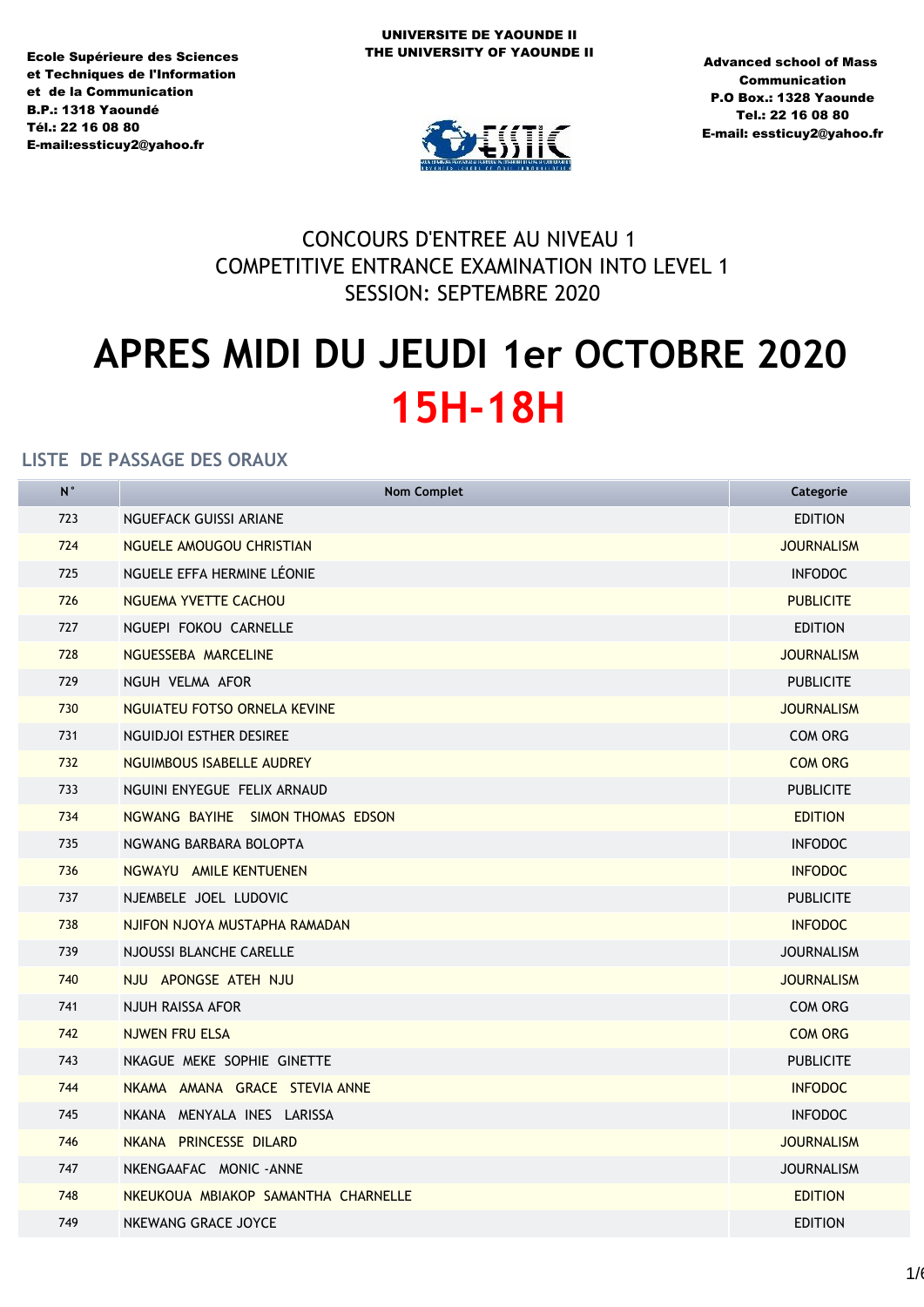| N   | <b>Nom Complet</b>                    | Categorie         |
|-----|---------------------------------------|-------------------|
| 750 | NKOA AMOUGOU CHARLINE STEPHANIE       | <b>JOURNALISM</b> |
| 751 | NKOA OLGA DOLORES                     | <b>COM ORG</b>    |
| 752 | NKOLO ENOUGA ALICE BERNADETTE         | <b>COM ORG</b>    |
| 753 | NKOLO MBOE CHRISTELLE CERISETTE       | <b>EDITION</b>    |
| 754 | NKONDJOCK AGATHE MARINA               | <b>INFODOC</b>    |
| 755 | NKOT DORA BLANCHE LAURE               | <b>INFODOC</b>    |
| 756 | NKOU LIMA SABINE STELLA               | <b>INFODOC</b>    |
| 757 | NKOUANTCHOUA NYALLUMA DELPHINE        | <b>JOURNALISM</b> |
| 758 | NKOUMOU GUY EDWIN                     | <b>COM ORG</b>    |
| 759 | NLENG SCHOLASTIQUE CYNTIA             | <b>INFODOC</b>    |
| 760 | NLOCKA LOUIS-PAUL                     | <b>COM ORG</b>    |
| 761 | NNA MARIE LESLI                       | <b>PUBLICITE</b>  |
| 762 | NNA ABATE MAX AIME                    | <b>INFODOC</b>    |
| 763 | NNA ANNE MERVEILLE                    | <b>PUBLICITE</b>  |
| 764 | NNA FRANCKY SERGE                     | <b>JOURNALISM</b> |
| 765 | NNAANGA AYISSI MARIE EMMANUELLE       | <b>COM ORG</b>    |
| 766 | NNANG ENAMA JEAN DE DIEU CHRISTIAN    | <b>PUBLICITE</b>  |
| 767 | NNANG JEANNE FRANÇOISE                | <b>COM ORG</b>    |
| 768 | NNANGA ASSENG SUZANNE LYDIE           | <b>COM ORG</b>    |
| 769 | NOAH ATANGANA DANIELLE                | <b>PUBLICITE</b>  |
| 770 | NOAH ESSOMBA ATHANASE MARTIAL         | <b>JOURNALISM</b> |
| 771 | <b>NOAH FRANCIS RODRIGUE</b>          | <b>JOURNALISM</b> |
| 772 | NOAH OSSAMBA VICTOR ANTOINE           | <b>EDITION</b>    |
| 773 | NOLACK JAUDELLE                       | <b>COM ORG</b>    |
| 774 | NOUDJI FRANKLIN                       | <b>COM ORG</b>    |
| 775 | NSANGOU NCHOUTPOUEDIGNIGNI JAMILA     | <b>COM ORG</b>    |
| 776 | NSENGIMANA CLEMENT                    | <b>COM ORG</b>    |
| 777 | NSOM RANDOL ANKIAMBOM                 | <b>PUBLICITE</b>  |
| 778 | NSONGNA EKANGA NATACHA                | <b>INFODOC</b>    |
| 779 | NTANG TANPONO SORELLE DESIRE          | <b>COM ORG</b>    |
| 780 | NTENTIE MONIQUE PETRONIE DE MEFIRE    | <b>EDITION</b>    |
| 781 | NTOLO ONANA MARGUERITTE MARIE         | <b>COM ORG</b>    |
| 782 | NTOLO NKOUNA PAULE MAEVA              | <b>COM ORG</b>    |
| 783 | NTOLO NTOLO HUBERT ARNOL              | <b>JOURNALISM</b> |
| 784 | NTOUDA CELESTIN WILFRED               | <b>JOURNALISM</b> |
| 785 | NTOUMBA ELISE EMMANUELLE              | <b>INFODOC</b>    |
| 786 | NTYAM MINLO FANNY                     | <b>JOURNALISM</b> |
| 787 | NVONDO GUSTAVE FABRICE FRANKY         | <b>INFODOC</b>    |
| 788 | NWAFOR FENDE BELINDA                  | <b>JOURNALISM</b> |
| 789 | NYAMBOD AKO LATOLA                    | <b>JOURNALISM</b> |
| 790 | NYAMBON GHISLAINE PATRICIA CHRISTELLE | <b>JOURNALISM</b> |
| 791 | NYAMOUT ANGO GNEVIEVE CARELLE         | COM ORG           |
| 792 | NYAMOUT EVANGELINE DORCAS             | <b>PUBLICITE</b>  |
|     |                                       |                   |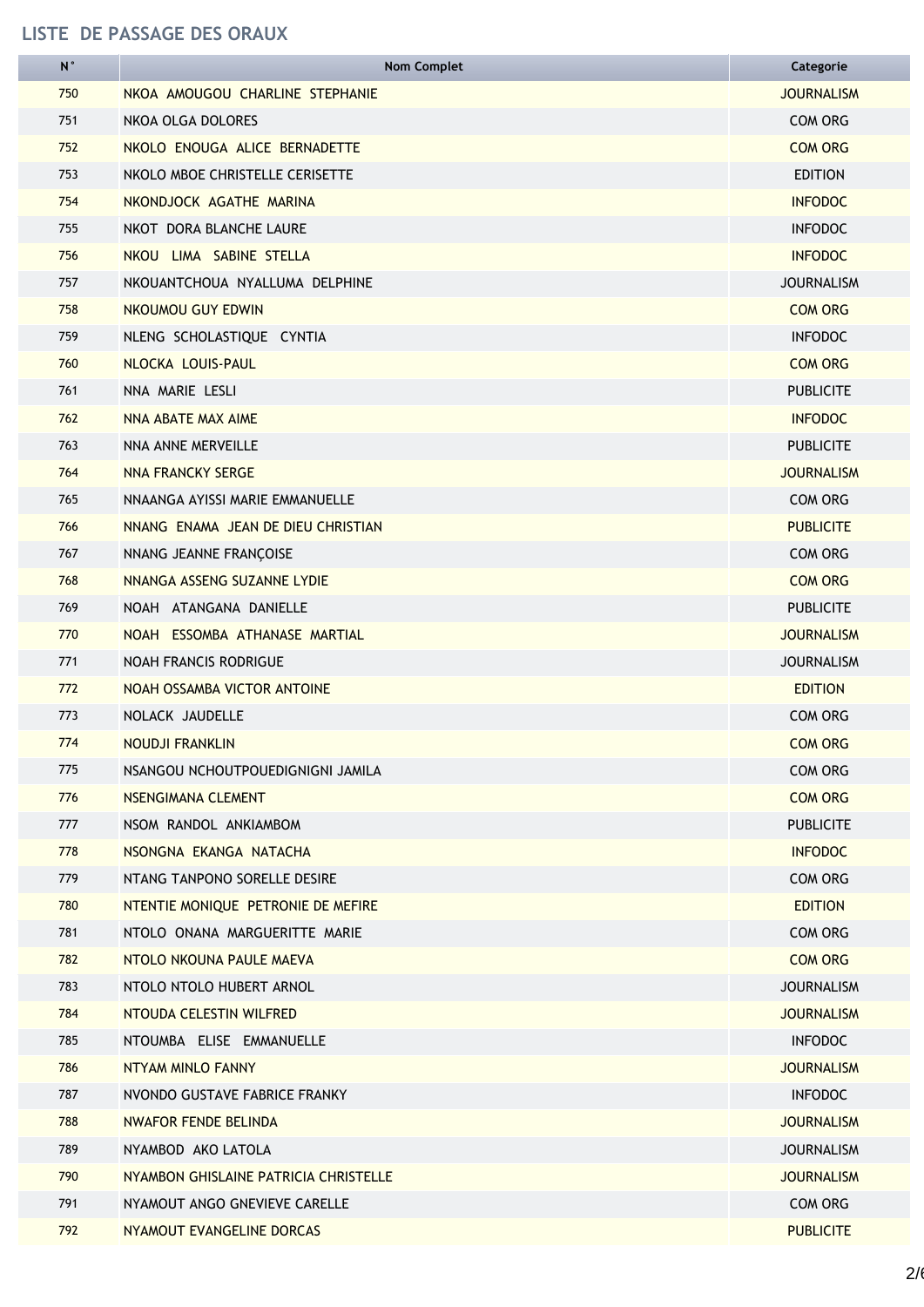| N   | <b>Nom Complet</b>                       | Categorie         |
|-----|------------------------------------------|-------------------|
| 793 | NYANGWA YANOU ORNELLA MAGLOIRE           | <b>PUBLICITE</b>  |
| 794 | NYEDE MBOE JULIETTE ESTHER               | <b>INFODOC</b>    |
| 795 | NYOBE EMILIENNE CLEMENCE                 | <b>INFODOC</b>    |
| 796 | NYOGOG A MBAH MARIE - THERESE            | <b>PUBLICITE</b>  |
| 797 | NZENU NDOLO COLETTE FRANCINE             | <b>JOURNALISM</b> |
| 798 | NZOUNGOUA NJOFANG PATRICIA               | <b>JOURNALISM</b> |
| 799 | OBAMA AMOUGUI SCHOLASTIQUE GAELLE        | COM ORG           |
| 800 | <b>OBOUGOU ELOMO MARTHE HUGUETTE</b>     | <b>JOURNALISM</b> |
| 801 | <b>ODANG EDILI ASHLEY CINDY AUREOLE</b>  | COM ORG           |
| 802 | ODOU JEANNE AMANDINE BRINDA              | <b>JOURNALISM</b> |
| 803 | <b>OLEMBE CHLOE JOELLE</b>               | <b>COM ORG</b>    |
| 804 | <b>OLGA BOURKOUMANDA FELICITE</b>        | ETR_JOURNA        |
| 805 | OMBASSA MATOCK KELVINE PRUDENCE          | <b>COM ORG</b>    |
| 806 | OMGBA BESSALA STEPHANE GUY-BOWEL         | <b>INFODOC</b>    |
| 807 | OMGBA TSALA MARIE GABRIELLE              | <b>JOURNALISM</b> |
| 808 | OMGBA PIERRE FREDDY                      | <b>INFODOC</b>    |
| 809 | ONANA ANGUISSA BASILE JUNIOR             | <b>INFODOC</b>    |
| 810 | ONANA BALLA JUSTIN MARTIN                | <b>COM ORG</b>    |
| 811 | ONANA MENUE JESSICA EMELINE              | <b>PUBLICITE</b>  |
| 812 | ONANA ONGUEDOU JAQUELINE LAURENE         | <b>COM ORG</b>    |
| 813 | ONANA FOUDA JEAN CHARLES                 | <b>INFODOC</b>    |
| 814 | <b>ONANA GASPARD JULES</b>               | <b>JOURNALISM</b> |
| 815 | ONANA TSOGO BONAVENTURE THIERRY          | COM ORG           |
| 816 | ONANINA BODIONG BRICE HERMANN            | <b>COM ORG</b>    |
| 817 | ONDOA BELIBI JOSIANE CHARLOTTE           | <b>PUBLICITE</b>  |
| 818 | ONDOBO FRANCISCA DIVINE NACERT           | <b>COM ORG</b>    |
| 819 | ONDOUA ONDOA MARIE RAISSA                | <b>JOURNALISM</b> |
| 820 | ONDUOA OWONA JOSEPH JULIEN               | <b>JOURNALISM</b> |
| 821 | ONGMESSONA MBOUENE ESTHER                | COM ORG           |
| 822 | <b>ONGOLO CHRISTOPHE</b>                 | <b>JOURNALISM</b> |
| 823 | ONGUENE ONGUENE LAURENT JUNIOR JUSTIMIEN | <b>JOURNALISM</b> |
| 824 | <b>ONOUSSIOYO GILBERTE GHISLAINE</b>     | <b>JOURNALISM</b> |
| 825 | OSSAMBA MBEZELE PIERRE RICKY             | <b>INFODOC</b>    |
| 826 | OSSANGO MBOENE FABRICE                   | <b>JOURNALISM</b> |
| 827 | OSSOMBA ABAH LANDRY JOYCE                | <b>JOURNALISM</b> |
| 828 | OTTOU EMAH YVES FLORIAN                  | <b>PUBLICITE</b>  |
| 829 | <b>OUBIKOUTEL MICHELE</b>                | <b>PUBLICITE</b>  |
| 830 | <b>OUMAROU</b>                           | <b>JOURNALISM</b> |
| 831 | <b>OUMAROU HAOUA DALI</b>                | COM ORG           |
| 832 | <b>OUMAROU RAMATU</b>                    | <b>COM ORG</b>    |
| 833 | OWONA ETAME JEANNE MARIE                 | <b>INFODOC</b>    |
| 834 | OWONA CLEMENTINE FRANÇOISE LINDA         | <b>JOURNALISM</b> |
| 835 | OWONA SAMAYA MICHELE JAMILA              | COM ORG           |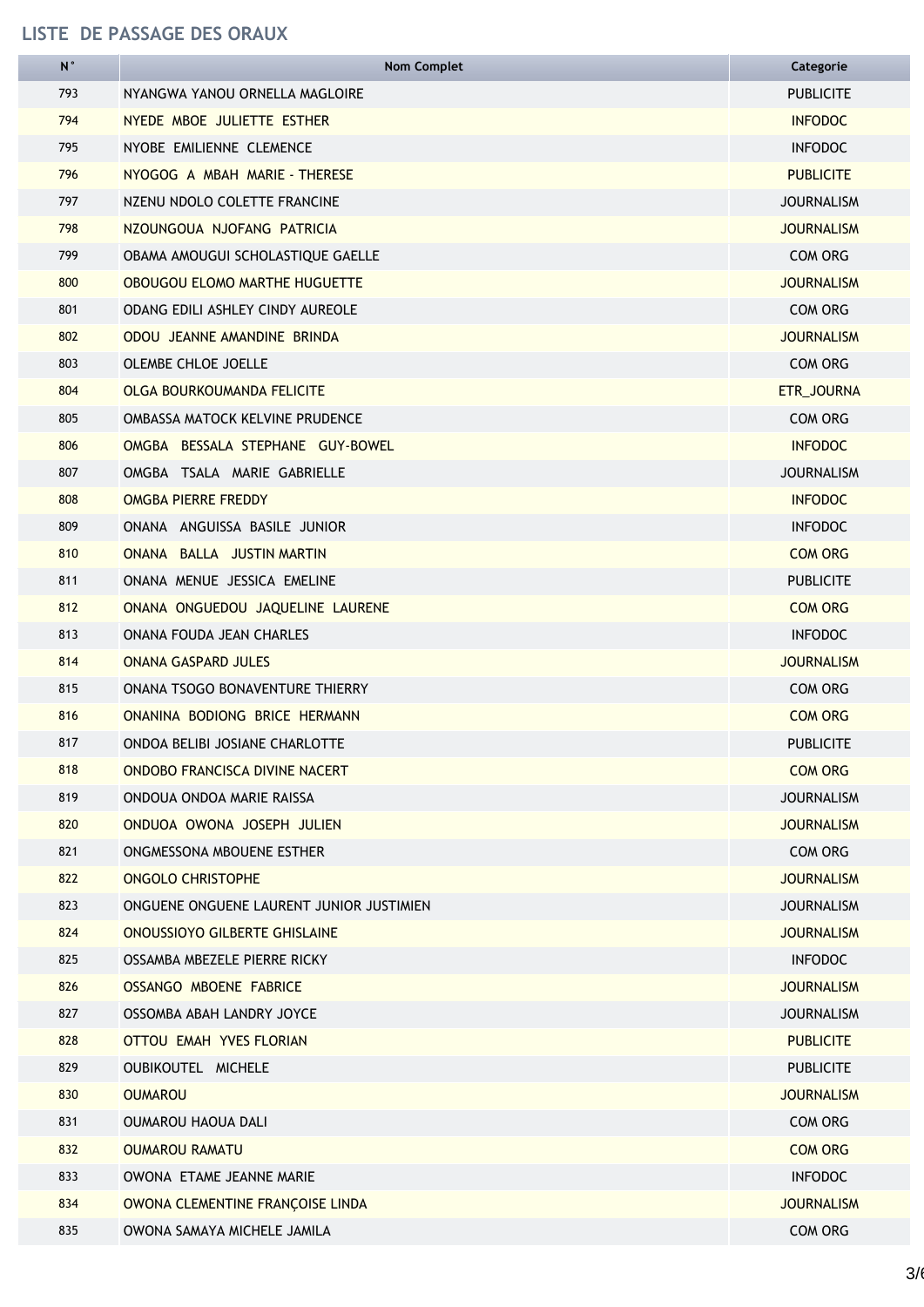| N   | <b>Nom Complet</b>                 | Categorie         |
|-----|------------------------------------|-------------------|
| 836 | OYOH LAURA FAVOUR OWAMBA           | <b>JOURNALISM</b> |
| 837 | OYONO MVONGO AGATHE ELSIE          | COM ORG           |
| 838 | PAHDAÏ RODRIGUE IDRISS             | <b>JOURNALISM</b> |
| 839 | PALLA SIGHOMNOUO ARNOLD ROSSY      | COM ORG           |
| 840 | PALUMA MICHELLE AUDREY SAMA        | <b>JOURNALISM</b> |
| 841 | PARE BAMBOK DIDIER CONSTANT        | <b>JOURNALISM</b> |
| 842 | <b>PAUL NDJIDA</b>                 | <b>COM ORG</b>    |
| 843 | PAULINE NDJOH ONANGA AIMEE         | <b>JOURNALISM</b> |
| 844 | <b>PAYONG LUCRESSE CINDY</b>       | <b>JOURNALISM</b> |
| 845 | PEBASSI NESTOR                     | <b>JOURNALISM</b> |
| 846 | PENKA PIE DIANA RYAN               | <b>PUBLICITE</b>  |
| 847 | PERSIDE AKAMBA MIASSE              | <b>JOURNALISM</b> |
| 848 | PHILIPPE KARELLE ELANGA BELINGA    | <b>PUBLICITE</b>  |
| 849 | POKI EDIAN ANGE DANIELLE           | <b>JOURNALISM</b> |
| 850 | PONDI NLEND JEAN MARIUS            | <b>JOURNALISM</b> |
| 851 | POUNA NZIE QUELY SYLVIANE          | <b>JOURNALISM</b> |
| 852 | POUNTOUGNIGNI JOSEPH ABDEL BRICE   | <b>PUBLICITE</b>  |
| 853 | POUOMMEUGNE FOGE GABRIELLA CYNTHIA | <b>PUBLICITE</b>  |
| 854 | <b>PRATAN JANVIER</b>              | <b>PUBLICITE</b>  |
| 855 | RA' OUFOU                          | COM ORG           |
| 856 | RIBOUEM BLAISE FLEURY CHARRON      | <b>INFODOC</b>    |
| 857 | RIDIMANOU MAROUF                   | COM ORG           |
| 858 | ROGOTTO AMOS KEVIN                 | ETR_COM_OR        |
| 859 | RONEL REDANEMADOI VANESSA          | ETR_INFODO        |
| 860 | ROSEMARY NJWENG AGWE               | <b>PUBLICITE</b>  |
| 861 | SAA LATEJI SYNTICH AUDRAY          | <b>COM ORG</b>    |
| 862 | SAHA PAGUEM MURIELLE JOSE          | <b>EDITION</b>    |
| 863 | SAKAM JOEL                         | <b>EDITION</b>    |
| 864 | SALMANA WADJIRI LAZARE             | <b>JOURNALISM</b> |
| 865 | SAMEH EWANE BRITNEY                | <b>EDITION</b>    |
| 866 | SAQUINA AMADOU GOUDI               | <b>JOURNALISM</b> |
| 867 | SARAH NGOZI MAWULI ADJEI           | <b>JOURNALISM</b> |
| 868 | SEKE MANUELA GAELLE                | <b>EDITION</b>    |
| 869 | SELATCHA TANDZONG JOYIE DIMITRI    | <b>INFODOC</b>    |
| 870 | SEMEU HOTOU JEANNE VALERUTH        | <b>EDITION</b>    |
| 871 | SEN BAKOUME EMMANUELLE CARELLE     | COM ORG           |
| 872 | SERVICE ADOLPHE RODRIGUE           | <b>PUBLICITE</b>  |
| 873 | SIAKA MAGA AUDREY                  | <b>JOURNALISM</b> |
| 874 | SIMNOUE TASSIMO OTNIEL             | <b>JOURNALISM</b> |
| 875 | SIMO KAMGA MICHELE CLAUDE          | <b>EDITION</b>    |
| 876 | <b>SIMO TOUOSSOCK VANELLE</b>      | <b>JOURNALISM</b> |
| 877 | SINDJUI ASTA RAISSA                | <b>JOURNALISM</b> |
| 878 | SIRI EMERDIN SHU                   | <b>PUBLICITE</b>  |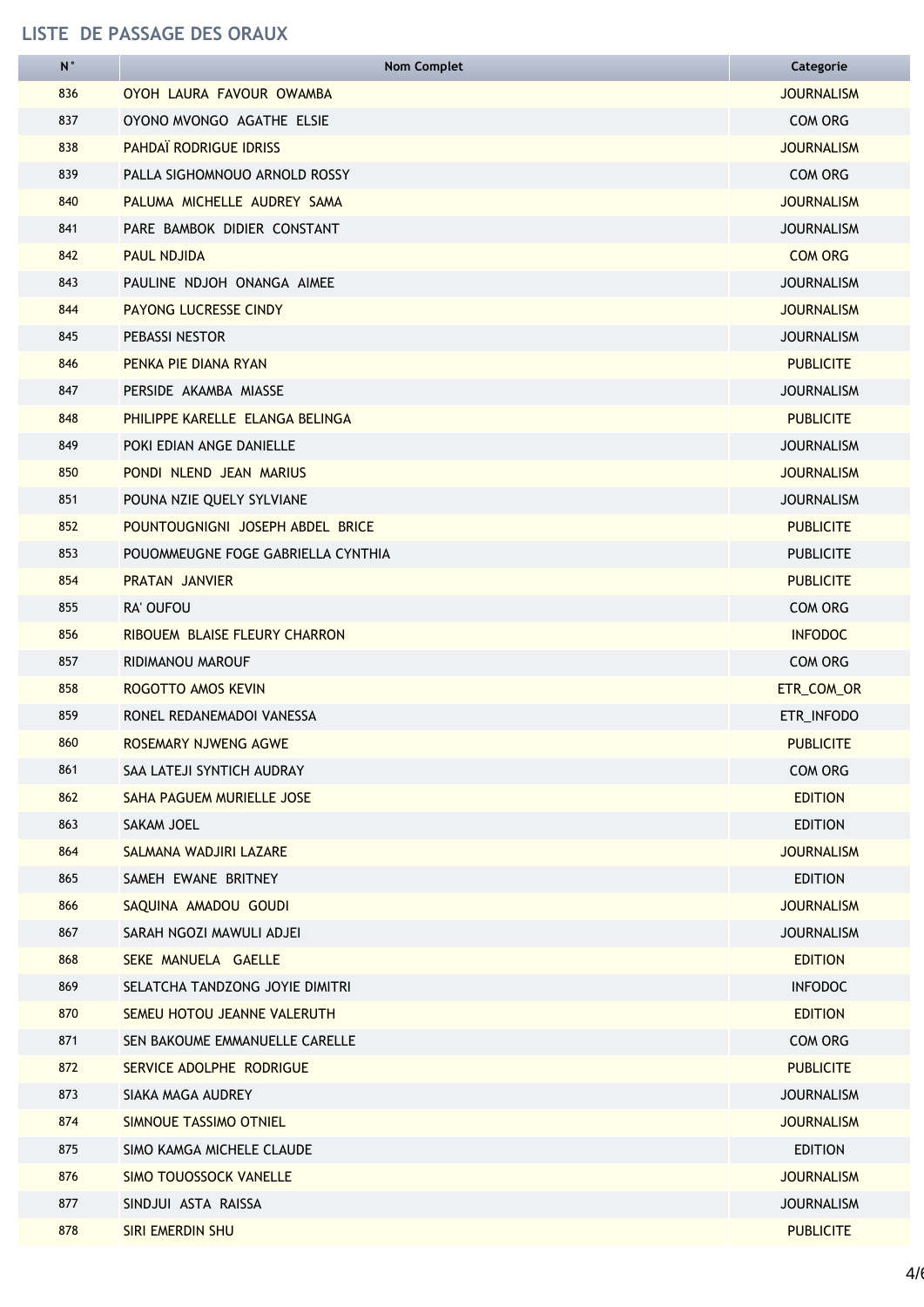| N   | <b>Nom Complet</b>                     | Categorie         |
|-----|----------------------------------------|-------------------|
| 879 | SOUGA ANGONI GABRIELLE PASCALINE       | <b>JOURNALISM</b> |
| 880 | SOUMAYATOU YOUSSOUFA                   | <b>COM ORG</b>    |
| 881 | STACY THELMA O. CHENG                  | <b>INFODOC</b>    |
| 882 | <b>SUFFO CYRIL ROMEO</b>               | <b>PUBLICITE</b>  |
| 883 | <b>TAFOK MAKOUGANG</b>                 | <b>INFODOC</b>    |
| 884 | TAGNE TUEKAM HUGUETTE NADIA            | <b>JOURNALISM</b> |
| 885 | <b>TAKA KONG DIANE</b>                 | <b>INFODOC</b>    |
| 886 | <b>TAKANG MOFFO FABRICE GAËL</b>       | <b>JOURNALISM</b> |
| 887 | <b>TAKOR TAKANG ALVINE MUNGE</b>       | COM ORG           |
| 888 | TAKWI VANDOLIN AWAWING                 | <b>COM ORG</b>    |
| 889 | <b>TALON CHATUE LOETITIA ORNELLE</b>   | COM ORG           |
| 890 | TANGMI DJEUMEN JOELLE GRACE            | <b>PUBLICITE</b>  |
| 891 | TAYO SENGE OLIVIA                      | <b>JOURNALISM</b> |
| 892 | <b>TCHAMASSOM NGATCHA KEVINE GRACE</b> | <b>EDITION</b>    |
| 893 | TCHAMI TOMEN EUNICE LAREINE            | <b>INFODOC</b>    |
| 894 | <b>TCHAMKO NEMADJEU GERMAIN</b>        | <b>COM ORG</b>    |
| 895 | TCHAMOKOUIN SITAMZE JUDITH CARMEN      | <b>JOURNALISM</b> |
| 896 | <b>TCHANMI YAKO SIDOINE ODILE</b>      | <b>PUBLICITE</b>  |
| 897 | TCHAPNGA ROGEROT KEVIN                 | <b>EDITION</b>    |
| 898 | <b>TCHEPSI KARL IVAN</b>               | <b>JOURNALISM</b> |
| 899 | TCHINDA BOPDA ANGE DEHLY               | <b>INFODOC</b>    |
| 900 | TCHOFFO MBENDA JOSELINE                | <b>INFODOC</b>    |
| 901 | <b>TCHOFFO TCHINDA WILFRIED</b>        | <b>EDITION</b>    |
| 902 | <b>TCHONANG LEICIA BRENDRA</b>         | <b>COM ORG</b>    |
| 903 | <b>TCHOUMI LAURIANE</b>                | <b>JOURNALISM</b> |
| 904 | <b>TCHOUPOU FEMEKONG</b>               | <b>INFODOC</b>    |
| 905 | TCHOUTAT DJAMEN CARLIN RICHARD         | <b>INFODOC</b>    |
| 906 | <b>TCHUENBOU JULIE VERNOILLE</b>       | <b>PUBLICITE</b>  |
| 907 | TCHUENTE JEANOT                        | <b>JOURNALISM</b> |
| 908 | <b>TCHUIPET TCHOUDJEU ANGE BIBIANE</b> | <b>COM ORG</b>    |
| 909 | TEKOUORE PAGORE ESTHER MERVEILLE       | <b>JOURNALISM</b> |
| 910 | TENGA ATEBA FABRICE                    | <b>COM ORG</b>    |
| 911 | TESSOH TCHOUDJA GENESTON RICHARD       | COM ORG           |
| 912 | <b>TITI MAIMOUNA YEOUNA</b>            | ETR_JOURNA        |
| 913 | TIZI DAMBA FERNAND                     | <b>JOURNALISM</b> |
| 914 | TOG - NDOUMANA MATHURIN                | ETR_COM_OR        |
| 915 | TOMBI A PEREM OLIVE STELLA             | <b>INFODOC</b>    |
| 916 | <b>TONYE JEROME MARDOCHEE</b>          | <b>COM ORG</b>    |
| 917 | TONYE NDOUM PAULETTE DANNY             | <b>PUBLICITE</b>  |
| 918 | TOUKAM NDEFO CHANTAL                   | <b>COM ORG</b>    |
| 919 | TOUMANE AFANE TORAME                   | COM ORG           |
| 920 | <b>TSAGUE DILANE GAÏTANO</b>           | <b>JOURNALISM</b> |
| 921 | TSALA PAUL- LAREINE CHRISTELLE OLGA    | COM ORG           |